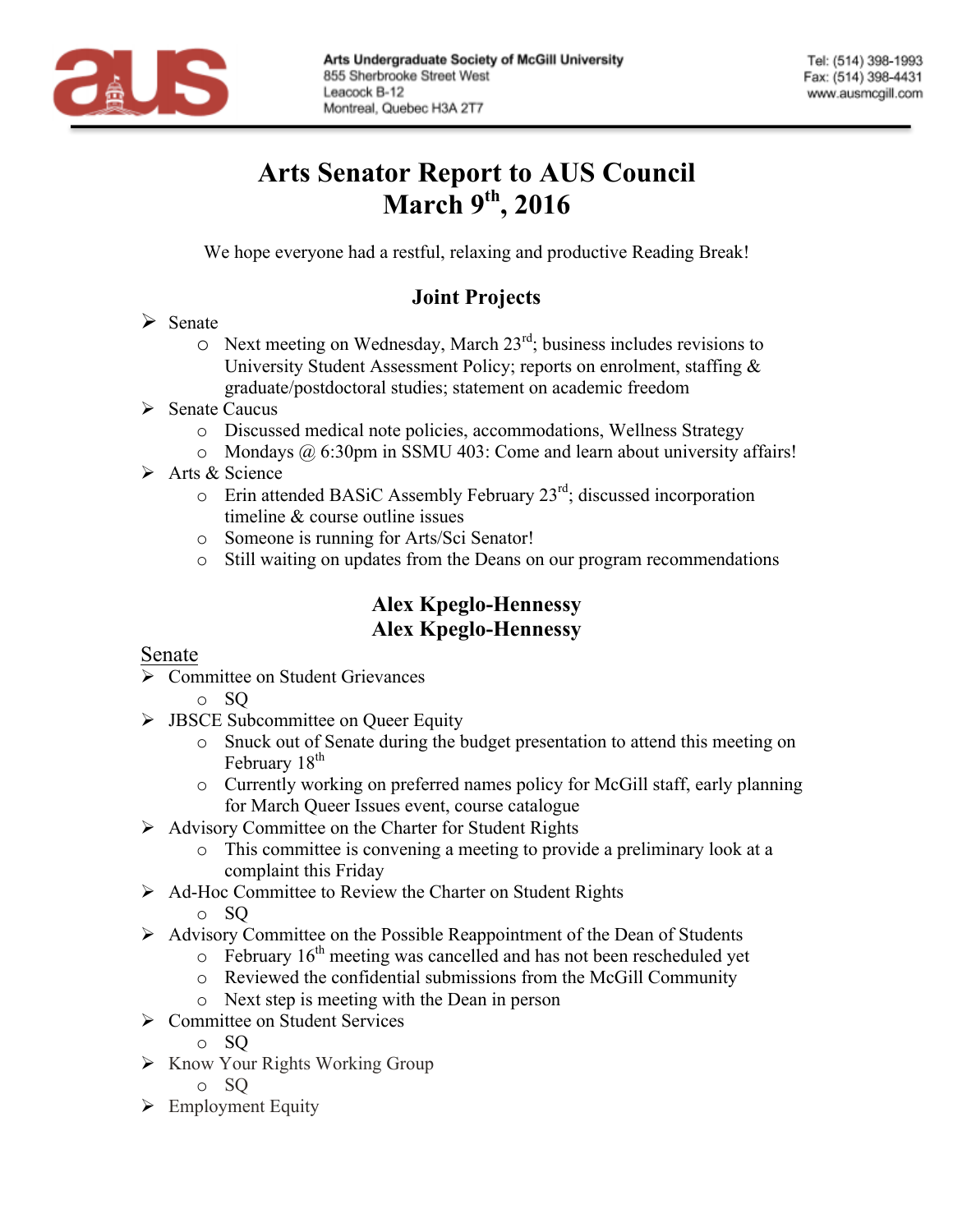o Interested in formalizing student-oriented advocacy for employment equity and diversity

#### AUS

- $\triangleright$  Committee on Student Affairs
	- $\circ$  Next meeting is April 6<sup>th</sup>
- $\triangleright$  Accountability Committee

o SQ

 $\triangleright$  Faculty of Arts Committee

o SQ

### **SSMU**

- Ø Student Society Programming Network
	- o On the Grad Frosh subcommittee

#### MISC

- $\triangleright$  Proposed a compromise on course outline registry to the Deputy Provost. Enrolment services is looking into this
- $\triangleright$  Meeting with Associate Dean Lach this week

## **Erin Sobat**

#### Senate

- $\triangleright$  Academic Policy Committee (APC)
	- $\circ$  Next meeting Thursday, March 17<sup>th</sup>; waiting for responses to questions about revisions to *Regulations on the Conduct of Research*
- Ø Enrolment and Student Affairs Advisory Committee (ESAAC)
	- $\circ$  Next meeting this Tuesday, March  $8<sup>th</sup>$ ; hope to continue discussions around medical note policies
- Ø Committee on Student Services (CSS)
	- $\circ$  Next meeting Thursday, March 24<sup>th</sup>; discussing budget concerns, Innovation Fund progress reports & Wellness Strategy
- $\triangleright$  Principal's Task Force on the Royal Victoria Hospital Site
	- o Student reps met to review documents Wednesday, February 24<sup>th</sup>
	- $\circ$  Met on Friday, February 26<sup>th</sup> to identify initial thematics that will bring multiple proposals into collaboration
	- $\circ$  Next meeting Friday, March 18<sup>th</sup>; deadline to announce plans is April!
- Ø Senior Director of Student Services Search Committee
	- o Status quo pending further discussions with the Deputy Provost (see joint statement released by student associations: http://ow.ly/SRqO9)

#### SSMU

- $\triangleright$  Legislative Council
	- $\sim$  Met Thursday, February 25<sup>th</sup>; approved referenda for constitutional amendments, Writing Centre fee, bicycle facility plebiscite, mental health fee & Health plan increase for psychology coverage